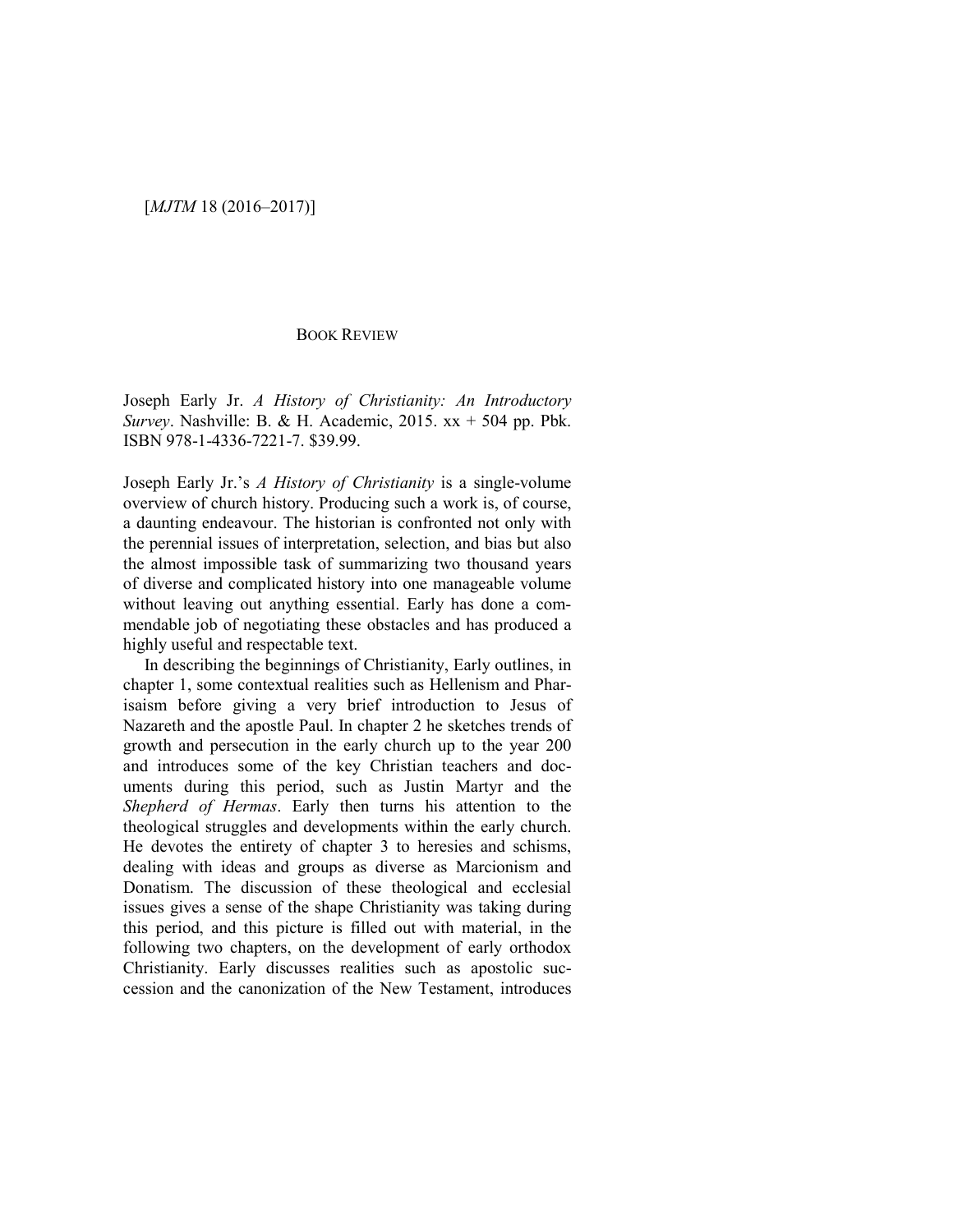### R12 *McMaster Journal of Theology and Ministry* 18

key ante-Nicene fathers such as Irenaeus and Origen, and outlines some aspects of Christian worship such as baptism and the Eucharist.

Chapters 6 to 9 cover the consolidation of Christianity during and after the Nicene period. Beginning with the Diocletian persecution and moving to the era of Constantine, Early sets the background for the great theological showdown that was the Arian controversy. Without being preoccupied with the details of imperial politics, he explains multiple dimensions of this legendary confrontation and outlines the proceedings of the Council of Nicea and also the ongoing tensions and struggles that followed. After this he explains the later Christological debates and the councils, such as the Council of Chalcedon, that addressed them. He also devotes a considerable amount of space to introducing influential Christian leaders, including Gregory of Nyssa and Augustine, and explains important aspects of Christianity during this period, such as architecture and the church calendar.

Early then turns his attention, in chapters 10 to 15, to the medieval period. In relating the history of the Western Church during the Low Middles Ages, he begins with the collapse of Rome and the pontificate of Gregory the Great and traces the Church's development during such eras as the Carolingian Dynasty and through such struggles as the spread of Islam. In treating the High Middle Ages, he gives considerable attention to the sensational papal dramas and the crusades but also focuses on less theatrical realities like monasticism and scholasticism. In addressing the Renaissance period in chapter 14, Early details papal decline, the Western Schism, some pre-Reformation protests, and humanism. Early also provides some material on the Eastern Church. He tells of Christianity's rise to prominence among the Slavic peoples but focuses more on theological concerns such as the iconoclastic controversy and hesychasm.

Following this is a rather detailed treatment of the Protestant Reformation that comprises chapters 16 to 19 of the book. This section begins with a chapter on Luther, which consists mainly of the familiar story of his personal struggles, the shifts in his theological thinking, and his legendary struggles with the Catholic Church. After this, Early turns his attention to Zwingli's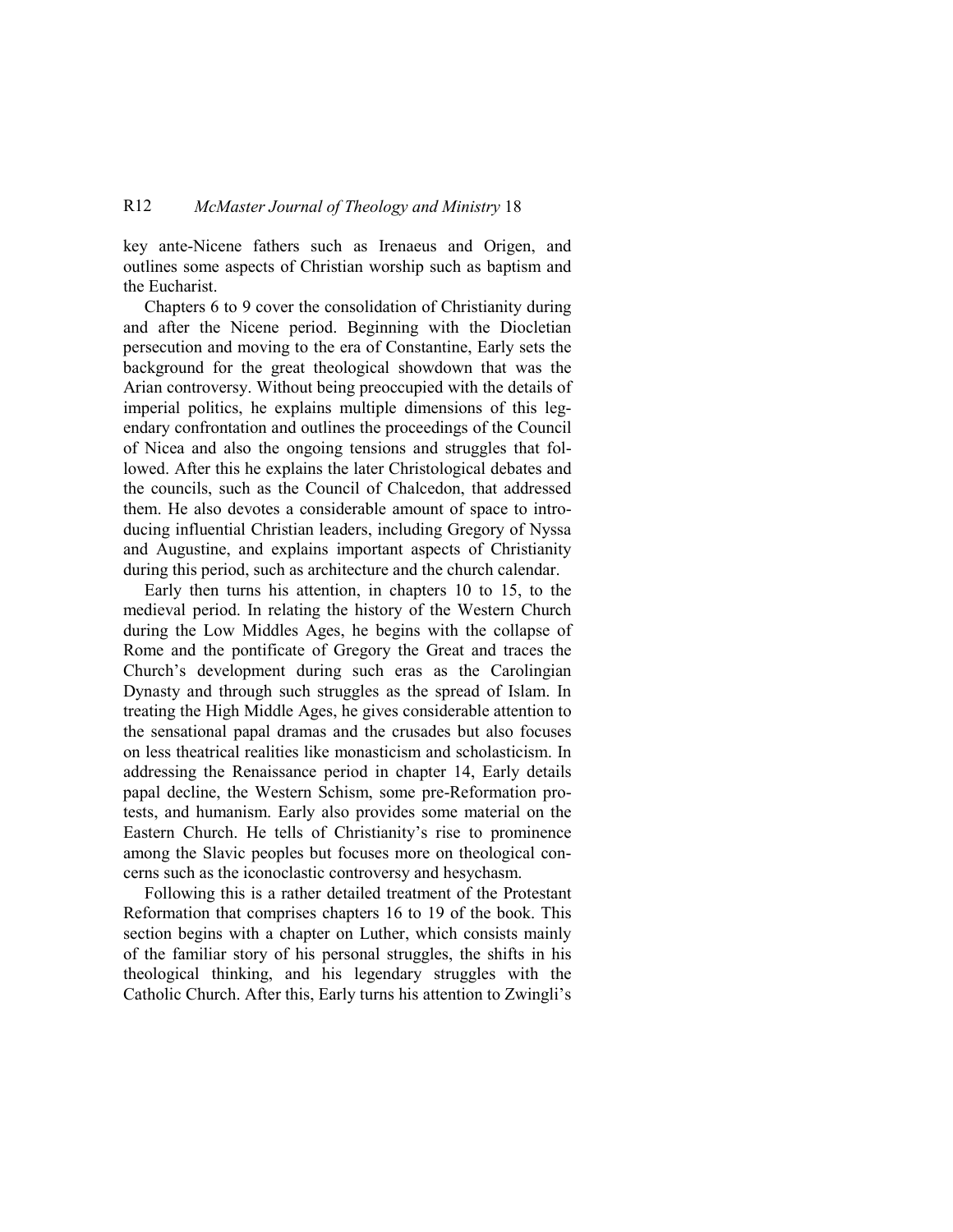reform movement and to its offshoot, Anabaptism. Then comes a chapter on Calvin and the development of Reformed Protestantism, focusing both on key events and prominent doctrines. The final wing of the Reformation discussed here is that of England. Here Early focuses on politics and the Puritans. Chapter 20 then details the multivalent and multifaceted Catholic Reformation, touching on events such as the Council of Trent and the founding of the Society of Jesus.

In chapters 21 to 26, Early addresses some other developments that took place during or after the age of the early Reformers. He tells of the European expansion into the New World and then details the rise of intellectual opposition to Christianity in the Western world, which was connected to phenomena such as the Enlightenment and the rise of deism. A large amount of attention is then given to religious developments in America and England, with a focus on revivals, missions, and the formation of new religious groups and sects. Chapter 26 is given to describing the fortunes and struggles of various denominations in the "New World"—by which Early mainly means "America."

The book having arrived at the modern era, Early describes, in chapter 27, some developments in Roman Catholicism as it has interacted with the changing Western world, developments such as liberation theology and the changes implemented at Vatican II, and offers a few words about Orthodoxy. Then, in chapter 28 he explains some recent trends and developments in Protestantism, such as the emergence of theological liberalism and the increasing prominence of biblical criticism. In the final chapter Early takes a look at Christianity across the globe with a particular interest in its changing shape as growth occurs in the Global South.

In evaluating this work, there are a number of aspects that deserve commendation. For me, the most appreciable is his decision to focus mainly on factors internal rather than external to the church. Of course, he does focus on some external factors, such as the political and religious milieu in which Christianity emerged, but he prefers to focus on significant ideas, people, and events within Christianity. This is seen especially clearly in his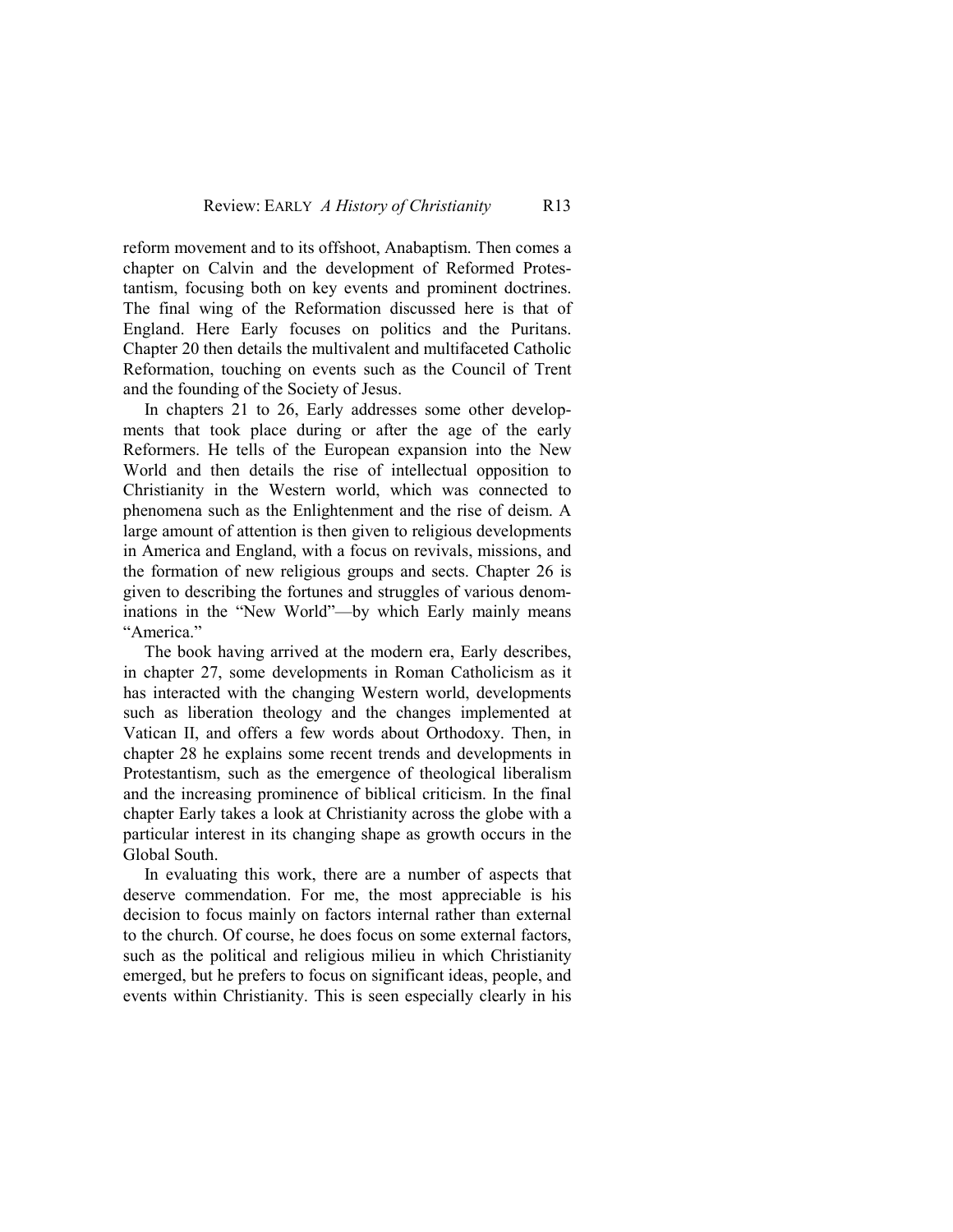## R14 *McMaster Journal of Theology and Ministry* 18

treatment of the fourth and fifth centuries. He gives considerable attention to theologians and their ideas while skipping over many details of Roman politics and military endeavours. Some historians might not appreciate this approach, as external factors have undoubtedly had a significant impact on the shaping of Christianity throughout the centuries. However, it must be remembered that Early's task here is not primarily to explain why things happened but to introduce the reader to Christian history, presumably with further learning being held as a distinct possibility, and it is also worth keeping in mind that many of the readers will be students of Christian theology. For someone endeavoring to learn about Christian history, especially in the context of broader theological studies, it will likely be more beneficial to have a working knowledge of, say, Augustine's thought than of the impact of climate on migration in Europe. This decision, then, helps to maximize the effectiveness of this book as an introduction to church history.

Early also ought to be commended for the fact that he refuses to let history become an exercise in polemics. In his treatment of all traditions and denominations he is charitable and fair. While his selection of material certainly suggests that he is a Protestant, I suspect that many Catholics and Orthodox would still enjoy and appreciate this book. He is especially to be commended for his treatment of the early church. There is a well-known temptation among historians to fashion the early church after their own particular denominational traditions, and in his resistance to this temptation Early displays the firmness and purity of Anthony the Great. Despite working at a Baptist institution, he is frank about certain aspects of patristic thinking that contrast with popular Baptistic belief, such as the theology of the real presence of Christ in the Eucharist. In fact, he even provides a direct quotation from Ambrose about the Eucharist that would be enraging to many Baptists (118).

One aspect of this book deserves both applause and disapproval: its treatment of the Eastern Church. The applause is fitting because Early has given more attention to this wing of Christianity than many Westerners do in their treatment of church history. Also appreciable is his discussion of Eastern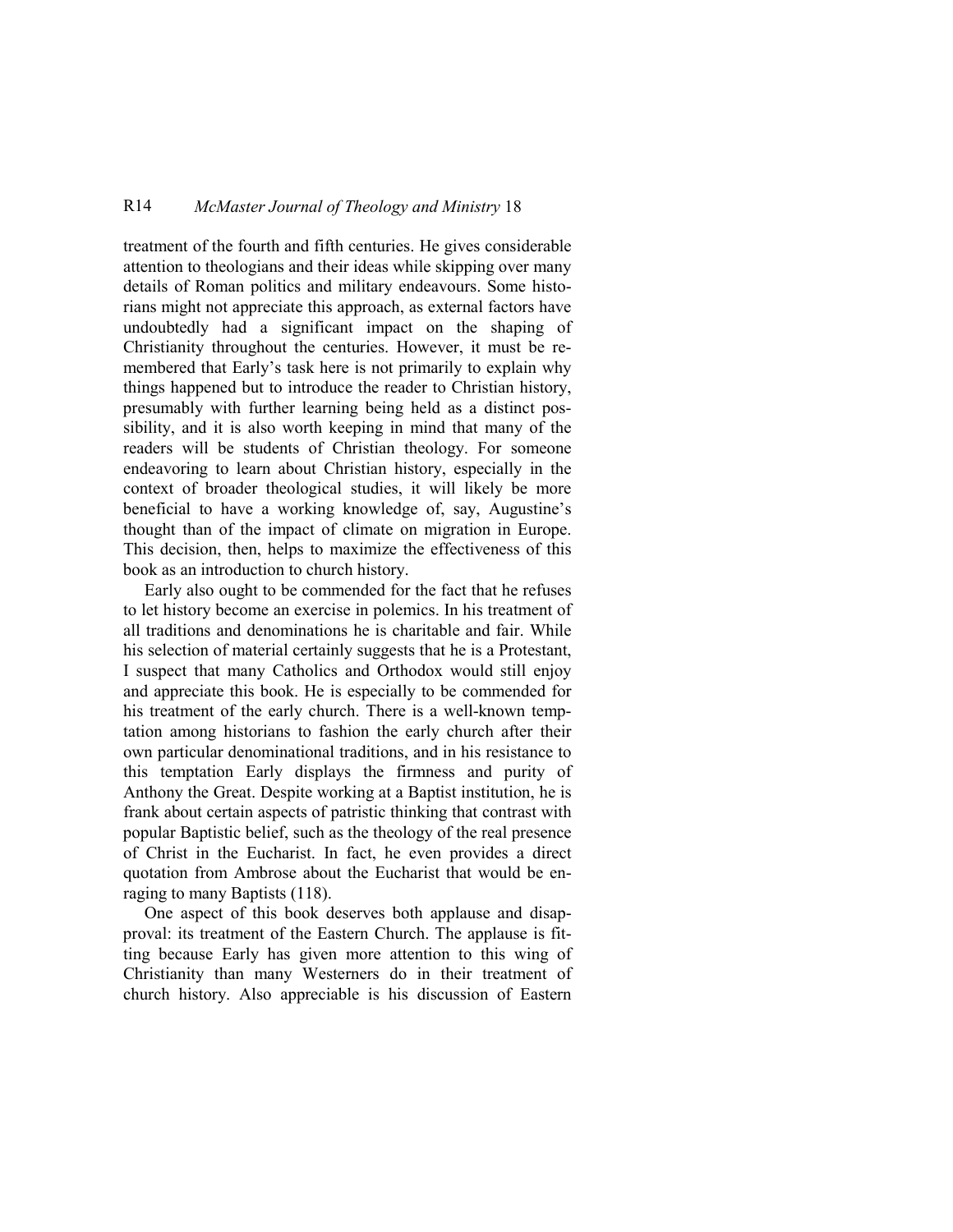theology, which helps students get a sense of some ideas and concerns in Eastern thinking that are unfamiliar to most Western Christians. However, a certain degree of disapproval is appropriate because even though he focuses on the East more than many do, this focus is still too small, especially with regards to the last few centuries. There have been huge developments in Orthodoxy during this time, and they deserve a more thorough treatment than what is given in this book.

One element of this book that is disappointing is the disproportionate emphasis on Britain and especially America in the seventeenth through twentieth centuries. Early gives a tremendous amount of attention to the details of American life, religion, and politics while neglecting huge movements outside of America like German Pietism. Also, as mentioned above, the material on denominations from the Old World in the New World focuses mainly on America. Many, especially non-Americans in the New World, will find this frustrating. Of course, America is important largely due to its sizable population and its tendency to produce new Christian groups, but the lack of attention given to phenomena in other nations is unjustified. What about the rise of Baptists in Canada? What about Anglicanism in Australia?

The work also contains some frustrating inaccuracies. They are minor, but they are nevertheless detrimental to the quality of the work as a whole. One inaccuracy that I find particularly poignant is Early's reference to the worship of Mary and "Mariolatry" in the church. His presentation of this alleged practice implies that it was an established part of Christianity and that the term "Mariolatry" was an accepted word used neutrally or perhaps warmly to describe how Christians viewed and treated Mary. Here is the full sentence containing "Mariolatry": "[Jerome's] arguments for the perpetual virginity of Mary contributed to the cult of Mary, which came to be known as Mariolatry" (104). This is simply inaccurate. Christianity has always, at least officially, opposed the worship of anyone or anything except the one God, and it therefore has never come to accept the worship of Mary. "Mariolatry" is a pejorative term used for the purpose of negatively characterizing the behavior of